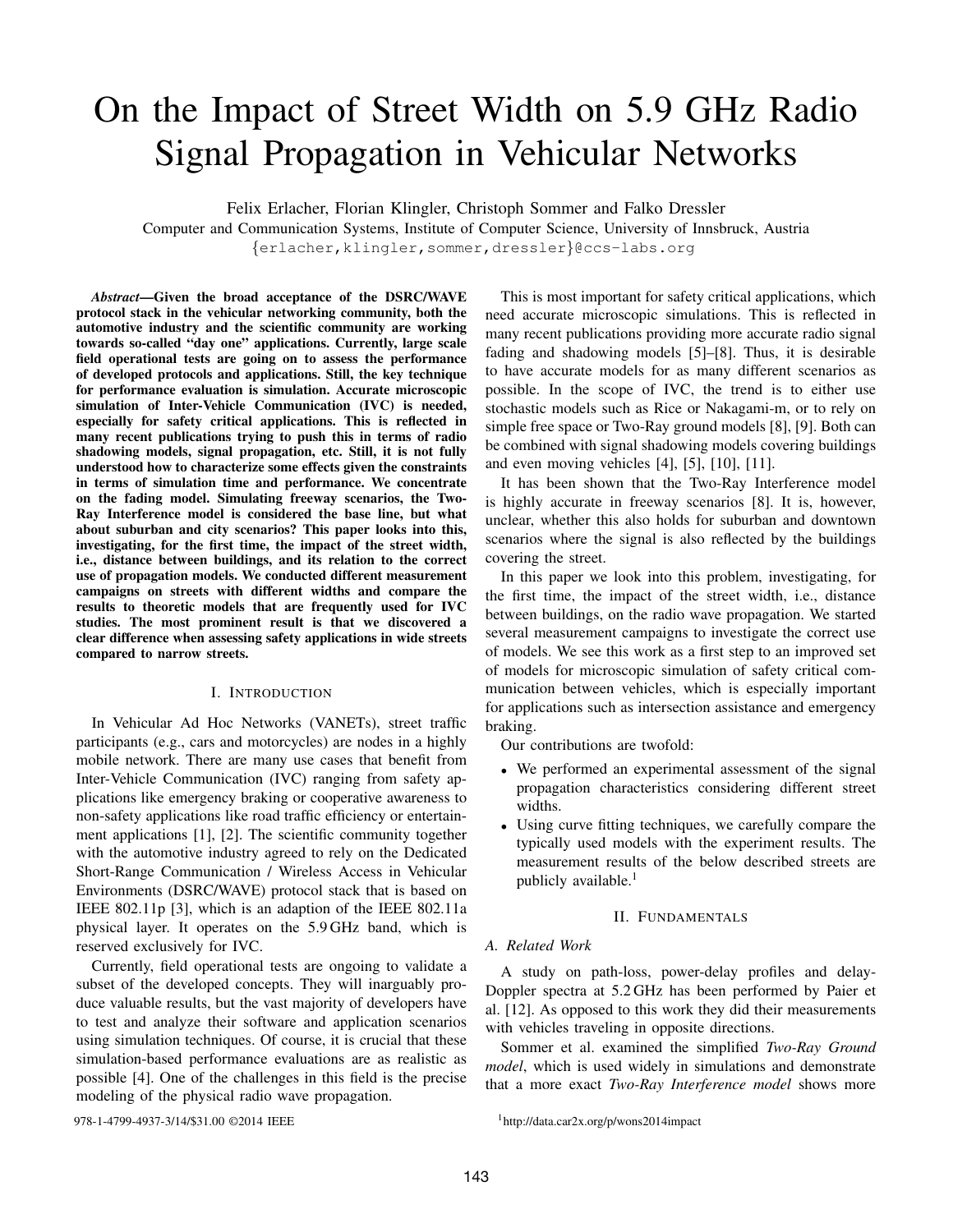accurate results [8]. They verify their results with a comprehensive measurement campaign. We use this Two-Ray Interference model as a baseline in this work (we describe it in detail later in this section).

An investigation of 5.9 GHz radio propagation in Non Line of Sight (NLOS) environments like intersections has been performed by Mangel et al. [5]. Based on their findings, they came up with a new set of validated simulation models. Similar work has been done by Sommer at el. [10], who developed a model for building shadowing based on data available in OpenStreetMap.

Signal propagation in Line of Sight (LOS) paths has also been assessed by Boban et al. [13]. The authors performed a measurement series with two cars in different environments (urban, suburban and highway) and argue, seconding the findings in [8], that using a more sophisticated Two-Ray Interference model with appropriately chosen input values better fits their measurement results compared to the simple Two-Ray Ground or Free-Space propagation models.

# *B. Radio Signal Propagation*

To analytically model radio signal propagation, the received power  $P<sub>r</sub>$  is calculated as a function of all path loss processes  $L_x$ , the transmit and receive antenna gains  $G_{(t,r)}$ , as well as the sending power  $P_t$ :

$$
P_r[dBm] = P_t[dBm] + G_t[dB] + G_r[dB] - \sum L_x[dB].
$$
 (1)

In free space, a wireless signal only has one path to the receiver, and therefore it is limited by the attenuation of distance fading according to the classical Friis *Free-Space model* [14]. The more obstacles interfering with the signal, the more the radio waves can be reflected, diffracted, and scattered along their path to the receiver [15]. The intensity of these phenomena depends on the frequency and power of the signal, the material of the obstacles, the angle of incidence, and several other nondeterministic minor influences.

*1) Free-Space Model:* The simplest model for radio wave propagation is the so called *Free-Space model* [14], [15]. It considers only one path of signal propagation that fades with distance, where  $\lambda$  is the wavelength of the carrier band, and d is the distance between the receiver and the sender. The path loss can be described as

$$
L_{\text{freespace}}[dB] = 20 \log_{10} \left( 4\pi \frac{d}{\lambda} \right). \tag{2}
$$

Due to its simplicity and computationally inexpensive calculation, this model is very often used. But as the communication in VANETs often has to deal with lots of obstacles within the signal propagation path, this model should be used with great care [10].

*2) Two-Ray Interference Model:* The Two-Ray Interference model is a more realistic scenario than the Free-Space model because it considers an additional path a ray can take besides the LOS path that directly goes to the receiver [7], [8]. This additional path is the one that is reflected by the ground (cf. Figure 1). The amount of reflected energy depends highly on



Figure 1. Sketch of a typical Two-Ray Interference scenario.

the relative permittivity of the reflecting material. Depending on the distance of the receiver these two paths have a positive or a negative interference resulting in the typical waveform seen in Figure 2.

The loss processes in this model include the attenuation of the LOS path by distance and the attenuation of the electromagnetic wave reflected by the ground. These processes are calculated according to

$$
L_{\text{tworay-interf.}}[\text{dB}] = 20 \log_{10} \left( 4\pi \frac{d}{\lambda} \left| 1 + \Gamma_{\perp} e^{i\varphi} \right|^{-1} \right). \tag{3}
$$

Here d is the distance between sender and receiver,  $\lambda$  again is the effective wavelength of the used carrier band. The influence of the reflected ray is modeled using the reflection coefficient  $\Gamma$  which is calculated using  $\epsilon$  as the relative permittivity of the ground as well as the incidence angle  $\theta$ and the phase difference  $\varphi$  of the interfering rays calculated using the distance between the antennas and their heights  $h_t$ and  $h_r$  respectively. See [8] for details.

## III. EXPERIMENT SETUP

In the following, we describe our measurement campaign in detail, including the used equipment, the selected streets for the experiments, as well as the measurement application.

#### *A. Measurement Equipment*

As measurement devices, we used two *PC Engines Alix* system boards, each equipped with a *Unex DCMA-86P2* IEEE 802.11p compliant wireless NIC. We used two omnidirectional *Mobile Mark ECOM9-5500* antennas. According to the data sheet, these antennas have a gain of 9 dBi and a height of 36 cm. To measure the distance between the involved cars, we used *u-blox NEO-7N* based GPS receivers connected to *Taoglas AA.161* antennas.

In order to obtain comparable and realistic results, we placed the antennas (5.9 GHz and GPS) on the rear end of the car roof, just in front of the FM radio antenna mount. The height of the car roofs was about 150 cm, which is close to the common height used in typical studies [16].

# *B. Streets Considered for the Measurement Campaign*

Our objective was to assess the impact of the street width on the signal propagation, and thus, on the models to be used to accurately reflect this behavior in network simulation. Thus, the first and most important question was to choose appropriate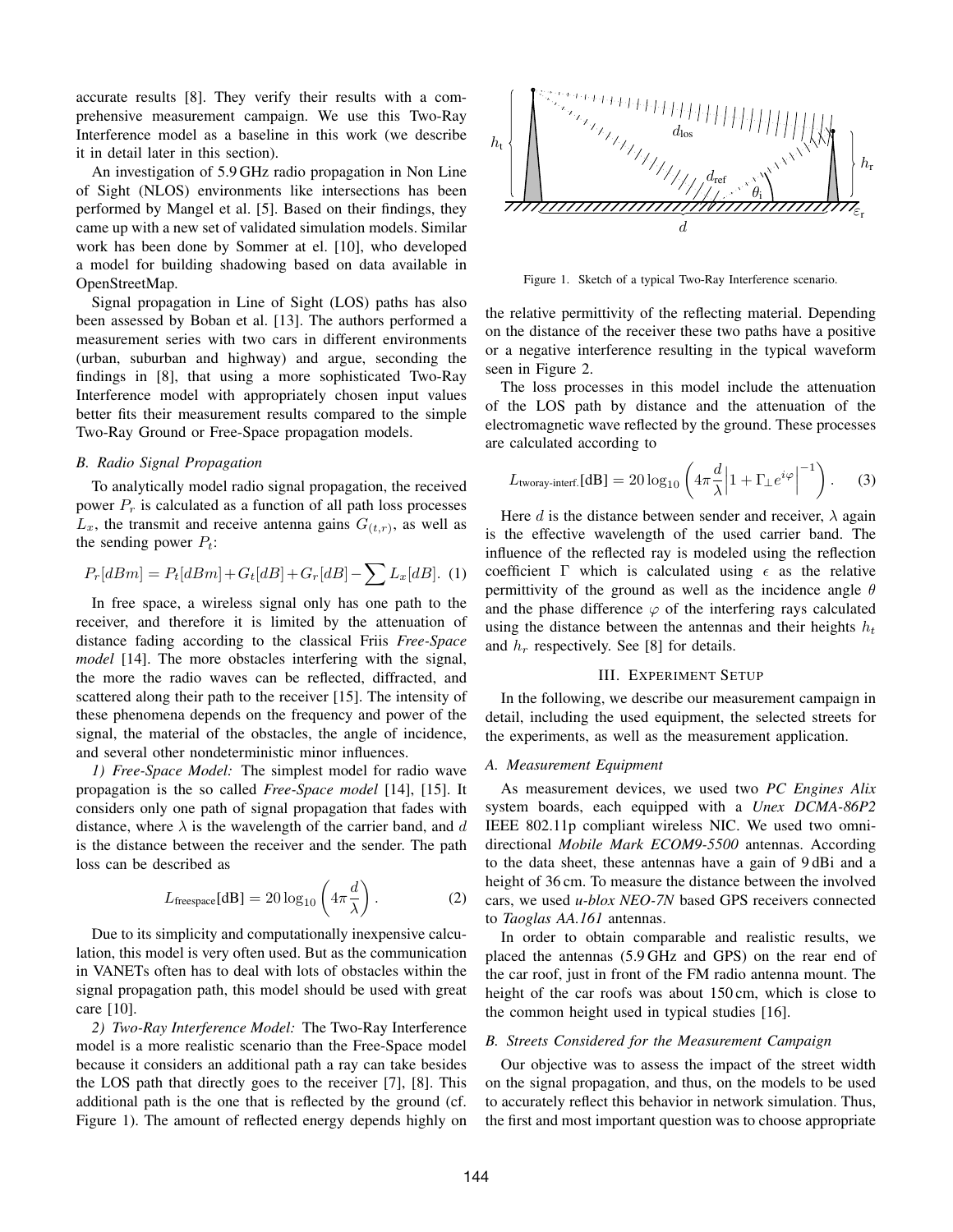streets. Please note that we define the street width as the distance between the two rows of buildings that cover the street on each side. The goal was to find streets without additional obstacles to verify our measurement equipment and, further, to select streets with different widths and similar, uniform buildings on both sides.

We performed the measurements in the city of Innsbruck, Austria, relying on the following streets:

- *Kranebitter Landesstrasse* is a street between hayfields in the outskirts of Innsbruck, which has no obstacles on either side. This is referred to as the *wide* street in our campaign. There are no buildings in the vicinity.
- *Museumstrasse* is located in the center of Innsbruck, representing a *medium* street width. It supports four lanes and is partly closed for public traffic. Its width is 28 m.
- *Goethestrasse*, which we refer to as a *narrow* street, is located in a residential area of the city. It has a street width of only 18 m.

The latter two streets share a surrounding building height of approximately 18 m. They all are perfectly straight, allowing LOS between the antennas all the time. All streets have a pavement made of asphalt, which is important for the reflection coefficient when calculating the Two-Ray Interference model.

## *C. Measurement Setup*

Following the approach used in other studies, our basic idea was to send packets of constant size with a fixed packet rate from one car to another and continuously measure the Received Signal Strength (RSS) over a certain distance. For this, we placed one car stationary at one end of the measurement area and drove the other car at a constant speed towards or away from the stationary car. The speed of the moving car was very low (10 km/h), so effects like Doppler Shift should not be an issue. Both cars were always in LOS and facing in the same direction.

The application we used for sending packets and measuring the RSS is working as follows. One radio was configured to send with a transmission power of 20 dBm and a packet sending rate of 20 Hz. Each packet includes, among other data, the GPS coordinates of the sender. At the receiver, all packets where logged to a persistent memory including the RSS value of the packet and the GPS position of the receiver. For better accuracy, a new GPS fix was requested only every 200 ms.

The measurement devices gave us only discrete values for the RSS, for a realistic comparison we distributed them uniformly by  $\pm$  0.5 dBm. We repeated every experiment several times to see if the results are reproducible. Apart for some minor differences because of shadowing by moving obstacles all repetitions show very similar results.

# *D. Model Fitting*

As can be seen in Section II the models have many parameters that influence their results. To come up with the most accurate parameters for the models we determined Nonlinear Least-Squares (NLS) estimates via model fitting. We employed the statistical program R, more specifically the nls function



Figure 2. Measurements and modeling for the wide street.

from its statistics library. This function iteratively determines the set of parameter values that minimizes the difference between the measurement results and the fitted theoretical model. The error is expressed as the sum-of-squares of the residual errors of the model and the measurement results. The outcome should be the best fitting parameters of the model to the measured data.

The Two-Ray Interference model takes, among others, as input parameter the emitted power at the sender antenna. This can be calculated by taking the transmitting power of the chip, adding the antenna gain, and subtracting the loss of the cable and the cable connectors. This parameter should stay static over all measurements as we never changed the setup, and it should not be prone to environmental influences. We therefore left this parameter fixed during the estimation process.

The other parameters are the transceiver and receiver antenna height and the relative permittivity of the ground material. As the Two-Ray Interference model only considers two rays, these parameters might not always be perfectly in line. This is because the measured signal strength is also influenced by environmental noise or very weak radio waves from the sender that are reflected by, for example, a building on the side. NLS model fitting changes parameters to better fit the model to the measured results despite these effects; however, the parameters do not change very much which means that their impact is minimal.

## IV. RESULTS AND DISCUSSION

We started with baseline measurements in the wide street. We measured the RSS over a distance of more than 200 m. The results are plotted in Figure 2, which also shows the fitted Two-Ray Interference as well as the Free-Space models. The Two-Ray Interference model (using an antenna height of 1.5 m and a relative permittivity coefficient of 1.1; the received power at 0 m from the antenna  $P_r$  (0 m) was 28 dBm) fits almost perfectly the measured data. The sum of squared residuals of the Free-Space model is more than twice that of the Two-Ray Interference model. This confirms once more that the Two-Ray Interference model is the best candidate for wide streets with no obstacles on either side.